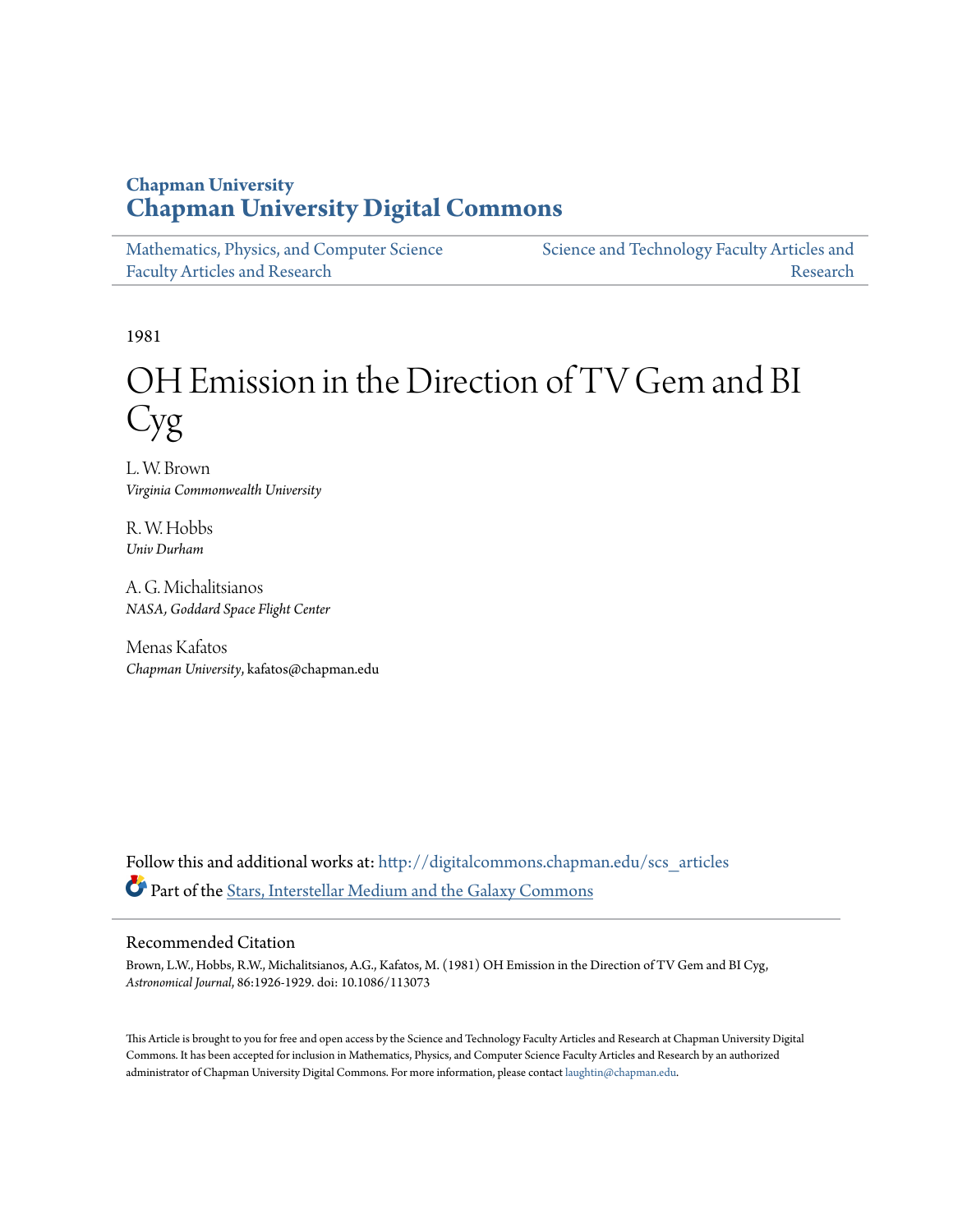# OH Emission in the Direction of TV Gem and BI Cyg

### **Comments**

This article was originally published in *Astronomical Journal*, volume 86, in 1981. [DOI: 10.1086/113073](http://dx.doi.org/10.1086/113073)

## **Copyright**

10.1086/113073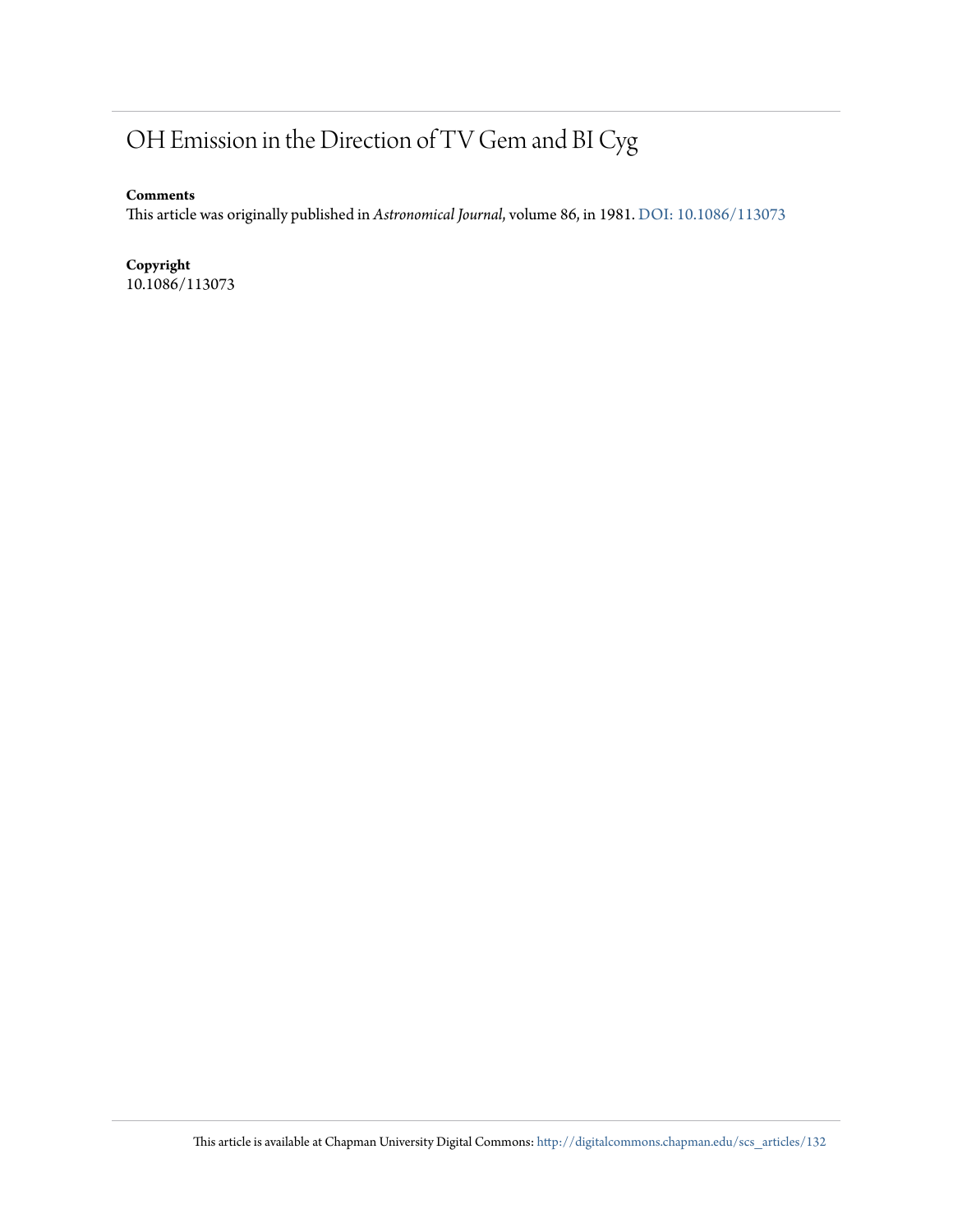### OH EMISSION IN THE DIRECTION OF TV Gem AND BI Cyg

L. W. BROWN, R. W. HOBBS, AND A. G. MICHALITSIANOS

Laboratory for Astronomy and Solar Physics, NASA/Goddard Space Flight Center, Greenbelt, Maryland 20771

M. KAFATOS

Department of Physics, George Mason University, Fairfax, Virginia 22030 *Received 3 June 1981* 

## ABSTRACT

OH maser main-line emission at 1665 MHz has been detected in the direction of two late-type supergiants, TV Gem (Mllab) and BI Cyg (M3Iab), with the 43-m telescope and 18-cm receiver at NRAO-Green Bank. Detection of two new OH maser sources here is particularly interesting in view of the relatively small number of late-type supergiants that are known as molecular radio sources or associated in close proximity with OH emission clouds. The infrared, ultraviolet, and radio properties of these stars are discussed briefly.

#### I. INTRODUCTION

Observations show the 1665-MHz OH main line in emission is the direction of supergiant stars TV Gem (Mllab) and BI Cyg (M3Iab). The luminous M supergiant TV Gem is a very complex and interesting object that has unexpected UV continuum radiation which was detected in the range 1200-3200 A by the *International Ultraviolet Explorer* (Michalitsianos *et a/.* 1980). The UV continuum in TV Gem is attributed to a hot companion star. The absence of strong UV emission lines suggests that the companion is an object having high temperature and possibly high effective surface gravity, although a number of absorption features possi bly attributed to Si IV (1391 A) and C IV (1548  $\AA$ /1550 A) indicates that an early B-type star could be responsible for the observed UV radiation. Infrared emission observed in TV Gem by Gehrz and Woolf(1971) indicates that a cool circumstellar shell of silicate grains surrounds the supergiant. BI Cyg is also a red supergiant (M3Iab) which exhibits mass-loss characteristics (Gehrz and Woolf 1971).

A number of large-scale OH sky surveys have been conducted over the last decade. These surveys have shown that OH emission may be associated with late spectral type stars and in particular M-type giant variable (Miras). Also among this group are approximately seven M supergiants (Baudry et al. 1977; Mutel et al. 1979). This paper presents the possible addition of two stars, TV Gem and BI Cyg, to this list.

#### II. OBSERVATIONS

These radio observations were obtained in August 1979 using the 43-m telescope of the National Radio Astronomy Observatory\* in Green Bank, West Virginia. The measurements were made at the prime focus

with the 18-cm cooled receiver with a system temperature of approximately 60-70 K. The aperture efficiency was approximately 0.54, giving  $S/T_A \approx 3.6$  Jy K<sup>-1</sup>. The 384-channel autocorrelation receiver was used in two sections of 192 channels to observe orthogonal linear polarizations which were combined to obtain the total unpolarized flux. The receiver was operated in a frequency-switched mode using upper and lower sidebands, thus tripling the velocity coverage. The bandwidth of each section was 0.31 MHz, resulting in a frequency resolution of 1.6 kHz or 0.3 km  $s^{-1}$ .

#### III. RESULTS AND DISCUSSION

The observations were made as part of a general study of stars that exhibit composite spectra over a wide range of wavelength regions. These stars were initially searched for the OH satellite emission line at 1612 MHz, as this emission is typically the strongest OH emission in sources with large infrared fluxes. In order to test the validity of this strategy, some sources were observed at the main-line frequencies. During such observations 1665 and 1667 OH main-line emission was observed in the direction of the supergiant star TV Gem and 1665 emission in the direction of BI Cyg. Time did not permit measurements in the satellite lines for these sources nor at 1667 MHz for BI Cyg. The receiver frequencies were offset to test the validity of the weak spectral lines. The spectral features appeared to shift by an amount equal to the displacement of the receiver frequency and thus supports these detections as real and not an artifact of the receiver system. The combined spectra of the summation of all observations of TV Gem and BI Cyg for 1665 MHz are presented in Figs. 1-3. A Hanning smoothing function has been applied which reduces the resolution to approximately  $0.6$  km s<sup>-1</sup>. The dates of observations and the effective on-line, on-source integration time is given in Table I.

Since the half-power beamwidth of the telescope is 18 arcmin, the assignment of the emission to the two supergiant stars can only be tentative until higher-resolution detections can be made. Hydroxyl ion emission has been 1926 Astron. J. 86(12), December 1981 0004-6256/81/121926-04\$00.90 @ 1981 Am. Astron. Soc. 1926

<sup>\*</sup>The National Radio Astronomy Observatory is operated by Associated Universities, Inc., under contract with the National Science Foundation.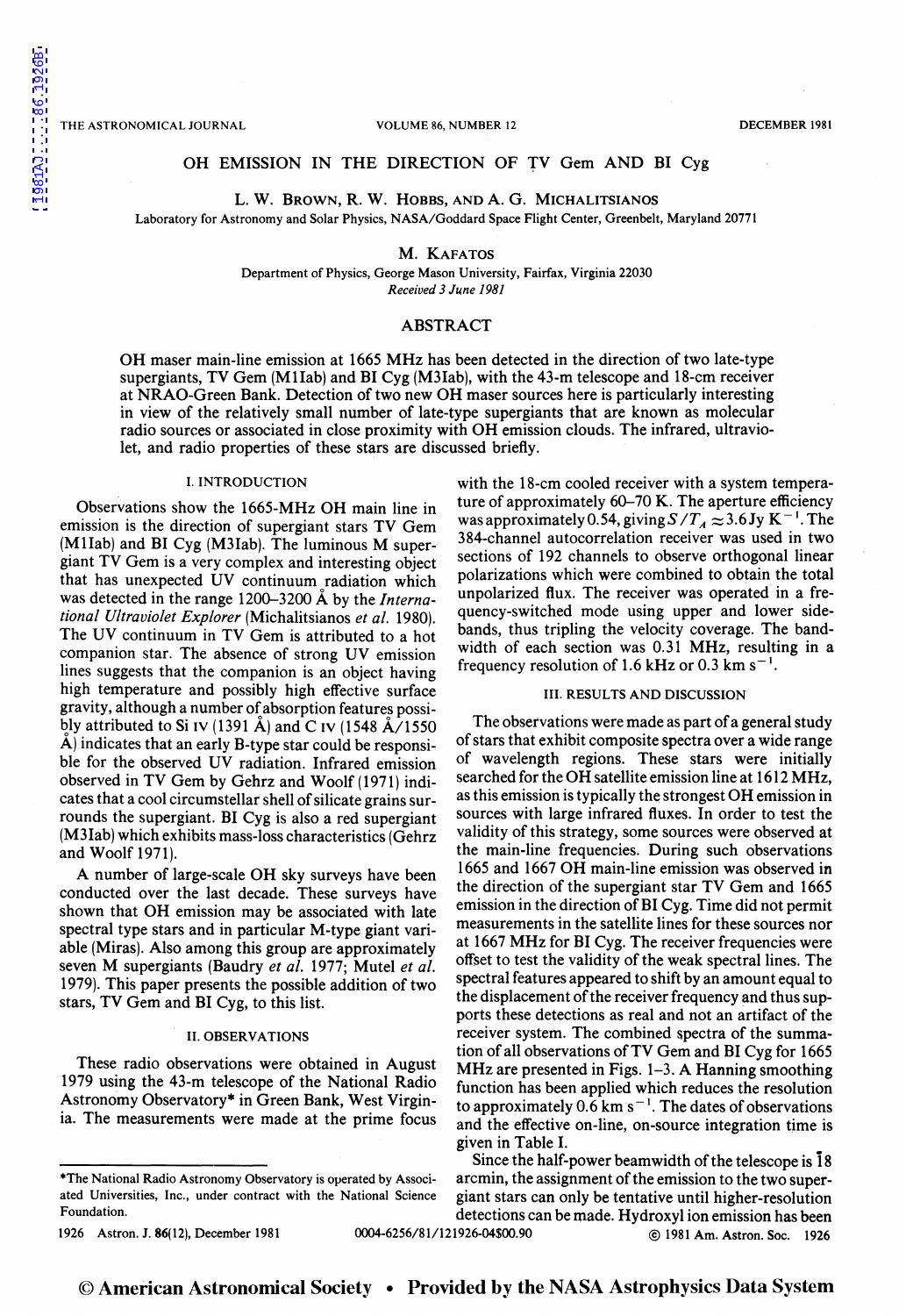#### 1927 BROWN *ET AL.:* OH EMISSION



FIG. I. Main-line frequency observations of TV Gem at 1665.47 MHz for which all data have been averaged together.

often detected in the atmospheres of late-type stars, but only a handful of these stars are supergiants (most being M-type giants). Supergiant stars in general do not seem to have OH radiation (Bowers 1975; Bowers and Kerr 1978; Baudry *et a!.* 1977). Of the seven supergiants observed to have OH emission only IRC+ 10420 (Mutel *et a!.* 1979) at F8 appears to have an earlier spectral type than TV Gem at M1; whereas BI Cyg at M3 seems somewhat more typical.

In earlier work (Wilson and Barrett 1972), OH supergiants were observed to have two strong 1612-MHz emission features, excess IR emission, and  $H_2O$  emission. Later observations (Baudry *eta!.* 1977; Mutel *eta!.*  1979) have added OH supergiants which show deviations from these characteristics. In particular the main-line 1665-MHz emission for S Per is stronger than for the 1612-MHz satellite line; the 1612-MHz emission was not detected in AH Sco with no clear double-peak



FIG. 2. TV Gem showing less pronounced emission at 1667.43 MHz than at 1665.47 MHz, where the data shown represent the composite of all individual frequency scans obtained at this frequency.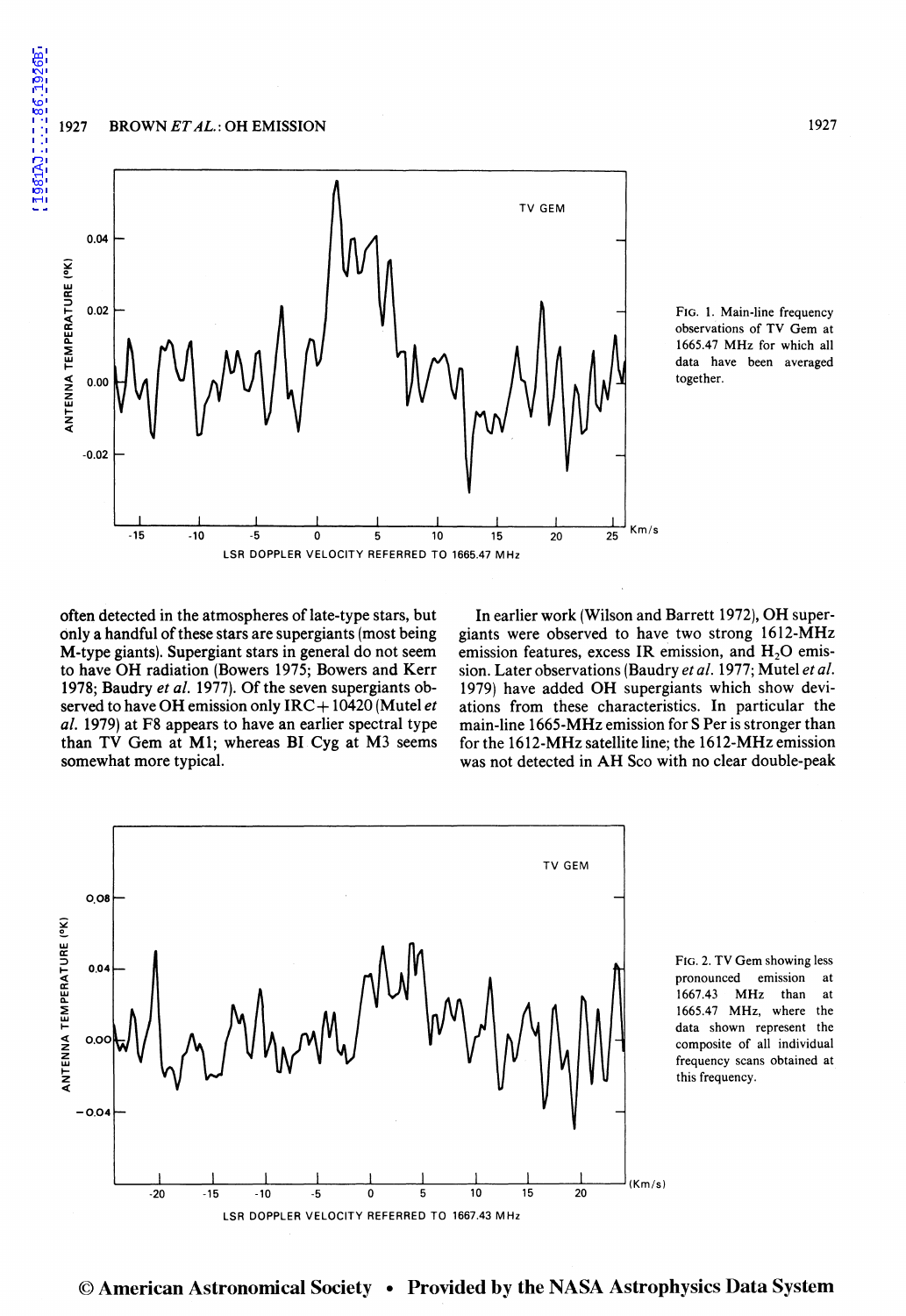1928 BROWN *ETAL.:* OH EMISSION





distribution for the 1665-MHz feature; and  $H<sub>2</sub>O$  line emission was not detected for  $IRC+10420$ . For our observations, only the OH main-line emission was attempted and it is not possible to fully discuss TV Gem or **BI** Cyg in these terms. However, TV Gem (Bowers 1975) and BI Cyg (Wilson and Barrett 1972) have shown no detectable 1612-MHz emission at a lower-sensitivity level previously. Both stars do show infrared excess, and the mass-loss rates derived (Gehrz and Woolf 1971) suggest a silicate circumstellar shell which would greatly influence the OH observations.

The BI Cyg spectral feature is very similar to that of AH Sco, as there is no clear evidence of a double-peaked distribution over the broad feature. The TV Gem spec-

tral feature is narrower and resembles one component of a double-peak distribution as observed in the other supergiants. This might result from the second peak being below the detection limit. This would support the OH emission radial velocity being at approximately 1 km s<sup>-1</sup> instead of the stellar velocity of 17 km s<sup>-1</sup>.

#### IV. SUMMARY

OH emission in the direction of TV Gem has been detected at 1665/1667 MHz and in the direction of BI Cyg at 1665 MHz. This increases the number of OH supergiants to nine and further expands the diversity of these objects.

| Date                           | Frequency<br>(MHz) | Effective<br>integration time (min) |
|--------------------------------|--------------------|-------------------------------------|
|                                | TV Gem             |                                     |
| $8 - 20 - 79$<br>$8 - 21 - 79$ | 1665<br>1665       | 32.5<br>110.0<br>142.5              |
| $8 - 22 - 79$                  | 1667               | 67.5                                |
|                                | BI Cyg             |                                     |
| $8 - 20 - 79$<br>$8 - 21 - 79$ | 1665<br>1665       | 42.5<br>102.5<br>145.0              |

TABLE I. Molecular OH observing program.

[1981AJ.....86.1926B](http://adsabs.harvard.edu/abs/1981AJ.....86.1926B)

1981AJ.....86.1926B